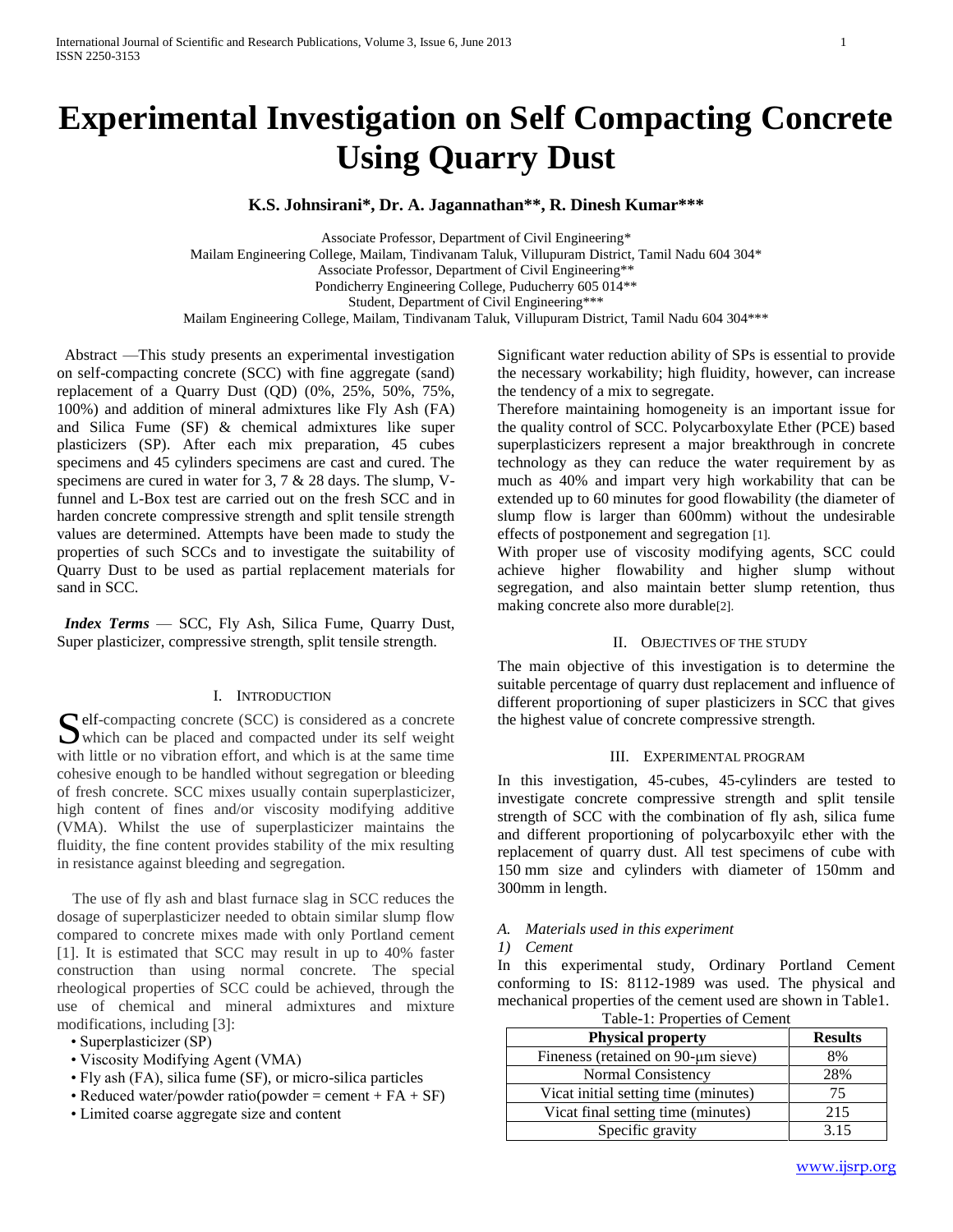| Compressive strength at 7-days  | 20.6 MPa |
|---------------------------------|----------|
| Compressive strength at 28-days | 51.2 MPa |

# *2) Fly ash (Class –F type)*

The flow ability of self compacting concrete depends on the powder and paste content. Hence, in order to increase the flow ability, mineral admixtures such as fly ash has been used. A class 'F' flyash obtained from Ennore Thermal Power Plant (Chennai, Tamil Nadu) was used. Table 2 gives the physical properties of the fly ash.

|  |  | Table-2: Properties of Fly Ash |
|--|--|--------------------------------|
|--|--|--------------------------------|

| <b>Physical Properties</b> | <b>Test Results</b> |
|----------------------------|---------------------|
| Colour                     | Grey (Blackish)     |
| Specific Gravity           | 2.12                |

## *3) Silica Fume*

Silica fume is a waste by-product of the production of silicon and silicon alloys. Silica fume is available in different forms, of which the most commonly used now is in a densified form. In developed countries it is already available readily blended with cement. The details of silica fume used in this experiment are in the Table-3

*Table-3: Details of Silica Fume*

| Code                | $920-D$                       |
|---------------------|-------------------------------|
| <b>Type</b>         | Densified (Non-Combustible)   |
| <b>Main content</b> | Amorphous $S$ io <sub>2</sub> |

# *4) Aggregates*

Locally available natural sand with 4.75 mm maximum size was used as fine aggregate, having specific gravity, fineness modulus and unit weight as given in Table-4 and crushed stone with 12mm maximum size having specific gravity, fineness modulus and unit weight as given in Table-4 was used as coarse aggregate. Table-4 gives the physical properties of the coarse and fine aggregates.

*Table-4: Physical Properties of Coarse and Fine Aggregates*

#### *5) Super plasticizer (SP)*

The admixture used was a superplasticizer based on viscosity modified polycarboxylates, which was used to provide necessary workability. A new generation based Polycarboxylic ether (PCE) was used, which is known as PCE (Viscosity Modified). Table-5 gives the Properties of PCE.

| <b>Name</b>             | CONXL-PCE 8860 (Viscosity Modified) |
|-------------------------|-------------------------------------|
| Color                   | Dark Amber Color                    |
| <b>Solid Content</b>    | 40%                                 |
| Ph                      | 8.0                                 |
| <b>Specific Gravity</b> | 114                                 |

#### *6) Quarry Dust(QD)*

Locally available quarry dust was collected from crushing quarry near Mailam. Quarry dust comprises of the smaller aggregate particles, so it was sieved to 1.18mm and then used for the replacement of fine aggregate.

*Table-6: Properties of Fly Ash*

| <b>Physical Properties</b> | <b>Test Results</b> |
|----------------------------|---------------------|
| Colour                     | Grey                |

| Specific Gravity |  |
|------------------|--|
|                  |  |

#### *7) Water*

Ordinary tap water is used.

# *B. SCC Mix Design*

Several methods exist for the mix design of SCC. The general purpose mix design method was first developed by Okamura and Ozawa (1995). In this study, the key proportions for the mixes are done by volume. The detailed steps for mix design are described as follows:

- Assume air content as 2% (20 litres) of concrete volume.
- Calculate the coarse aggregate content by volume (28 35%) of mix volume.
- Adopt fine aggregate volume of 40 to 50% of the mortar volume.
- Replace cement with 10% Class F type fly ash and 10% silica fume by weight of cementitious material.
- Optimize the dosages of super plasticizer (viscosity modified)
- Perform SCC tests.
- *1) Mixing procedure for SCC*
	- Mixing procedure for SCC is described as follows:
	- Binder and aggregate are mixed for one minute.
	- The 1st part (70%) of water was added and mixed for two minutes.
	- SP along with the 2nd part (30%) of water was added and mixed for two minutes.

*Table-6: Mixture Proportions for Trial and SCC (Kg/m3)*

- The mix was stopped and kept rest for 2 minutes.
- The mix was remixed for one minute and discharged for SCC tests

|                         | <b>Materia</b><br>ls  | <b>TRIAL</b><br>1 | <b>TRIAL</b><br>2 | <b>TRIAL</b><br>3     | <b>TRIAL</b><br>4       | <b>SCC</b> |
|-------------------------|-----------------------|-------------------|-------------------|-----------------------|-------------------------|------------|
|                         | Cement                | 381.6             | 381.6             | 381.6                 | 381.6                   | 381.6      |
|                         | Sand                  | 900               | 900               | 900                   | 900                     | 900        |
|                         |                       | <b>Property</b>   |                   | <b>Fine Aggregate</b> | <b>Coarse Aggregate</b> |            |
|                         |                       | Specific Gravity  |                   | 2.56                  | 2.7                     |            |
| <b>Fineness Modulus</b> |                       |                   | 3.1               |                       | 7.69                    |            |
| Surface Texture         |                       |                   | Smooth            |                       |                         |            |
| Particle Shape          |                       |                   | Rounded           |                       | Angular                 |            |
|                         | <b>Crushing Value</b> |                   |                   |                       |                         | 17.40      |
|                         | <b>Impact Value</b>   |                   |                   |                       | 12.50                   |            |
|                         | CA                    | 700               | 700               | 700                   | 700                     | 700        |
|                         | <b>SP</b>             | 0.1%              | 0.5%              | 1%                    | 2%                      | 3%         |
|                         | <b>FA</b>             | 16.6              | 16.6              | 16.6                  | 16.6                    | 16.6       |
|                         | <b>SF</b>             | 16.6              | 16.6              | 16.6                  | 16.6                    | 16.6       |
|                         | W/P                   | 0.45              | 0.4               | 0.38                  | 0.36                    | 0.35       |

| <b>Materials</b> | SCC<br>$0\%$ | SCC <sub>2</sub><br>5% | SCC <sub>5</sub><br>$0\%$ | SCC 7<br>5% | <b>SCC 10</b><br>$0\%$ |
|------------------|--------------|------------------------|---------------------------|-------------|------------------------|
| Cement           | 381.6        | 381.6                  | 381.6                     | 381.6       | 381.6                  |
| FA               | 16.6         | 16.6                   | 16.6                      | 16.6        | 16.6                   |
| <b>SF</b>        | 16.6         | 16.6                   | 16.6                      | 16.6        | 16.6                   |
| W/P              | 0.35         | 0.35                   | 0.35                      | 0.35        | 0.35                   |
| Sand             | 900          | 900                    | 900                       | 900         |                        |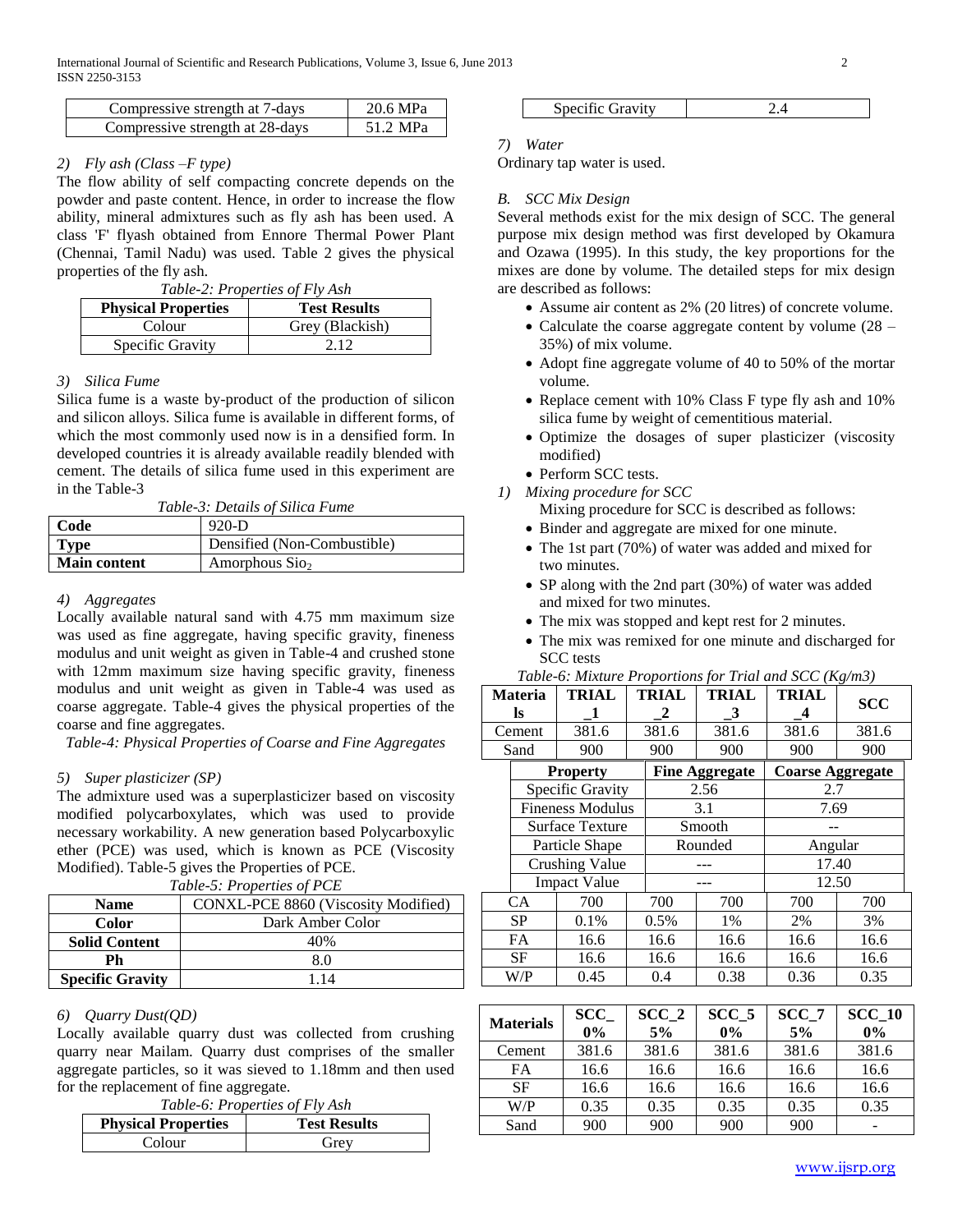| Quarry<br>Dust | -   | 225 | 450 | 675 | 900 |
|----------------|-----|-----|-----|-----|-----|
| CA             | 700 | 700 | 700 | 700 | 700 |
| çр             | 3%  | 3%  | 3%  | 3%  | 3%  |

# *C. Testing Fresh Properties of SCC*

# *1) Slump Flow Test*

Slump flow test apparatus is shown in Figure 1(a). Slump cone has 20 cm bottom diameter, 10 cm top diameter and 30 cm in height. In this test, the slump cone mould is placed exactly on the 20 cm diameter graduated circle marked on the glass plate, filled with concrete and lifted upwards. The subsequent diameter of the concrete spread is measured in two perpendicular directions and the average of the diameters is reported as the spread of the concrete.

T50cm is the time measured from lifting the cone to the concrete reaching a diameter of 50 cm. The measured T50cm indicates the deformation rate or viscosity of the concrete.

#### *2. V-Funnel Test*

V-Funnel test apparatus is shown in Figure 1(b). In this test, trap door is closed at the bottom of V-Funnel and V-Funnel is completely filled with fresh concrete. V-Funnel time is the time measured from opening the trap door and complete emptying the funnel. Again, the V-Funnel is filled with concrete, kept for 5 minutes and trap door is opened. V-Funnel time is measured again and this indicates V-Funnel time at T5min.

# *3. L-Box Test*

L-Box test apparatus is shown in Figure 1(c). In this test, fresh concrete is filled in the vertical section of L-Box and the gate is lifted to let the concrete to flow into the horizontal section. The height of the concrete at the end of horizontal section represents h2 (mm) and at the vertical section represents h1 (mm). The ratio h2/h1 represents blocking ratio.

Figure 1: (a) Slump cone, (b) L-Box, (c) V-Funnel





# *D. Casting & Curing*

For each mix of SCC 9 no of specimens were casted and tested for compressive. Before these strength studies the slump flow, V-Funnel and L-Box tests were done to study the workability properties of SCC to access the filling ability and passing ability of SCC. The fresh property test should fall under the limits specified by EFNARC as shown in the Table-7.

| <b>Test</b><br>methods          | Units | Mini. | Maxi. | <b>Property</b>               |
|---------------------------------|-------|-------|-------|-------------------------------|
| Slump flow                      | mm    | 650   | 800   | Filling<br>ability            |
| <b>T50</b>                      | Sec   | 2     | 5     | Filling<br>ability            |
| $L$ box                         | h2/h1 | 0.8   |       | Passing<br>ability            |
| V funnel                        | Sec   | 6     | 12    | Filling<br>ability            |
| V-funnel at<br><b>T5minutes</b> | Sec   | 0     | $+3$  | Segregatio<br>n<br>resistance |

By varying the volume of fine and coarse aggregate in the mix design, several trial mixes were made and the one satisfying the fresh concrete properties as per EFNARC guidelines is selected as an optimum mix. The trial mixes made and their fresh concrete properties and workability tests.

| <b>Mix</b> | w/p  | <b>Slum</b><br>р<br>(mm) | $V -$<br>funnel<br>(Sec) | V-<br>funnel<br>T5min<br>(Sec) | L-<br><b>Box</b><br>h2/h | <b>T50</b><br>(Sec) |
|------------|------|--------------------------|--------------------------|--------------------------------|--------------------------|---------------------|
| TRIAL 1    | 0.45 |                          |                          |                                |                          |                     |
| TRIAL 2    | 0.4  |                          |                          |                                |                          |                     |
| TRIAL 3    | 0.38 |                          |                          |                                |                          |                     |
| TRIAL 4    | 0.36 | 550                      |                          |                                |                          | 15                  |
| SCC 0%     | 0.35 | 750                      | 7.45                     | 10.90                          | 0.8                      | 3.20                |

www.ijsrp.org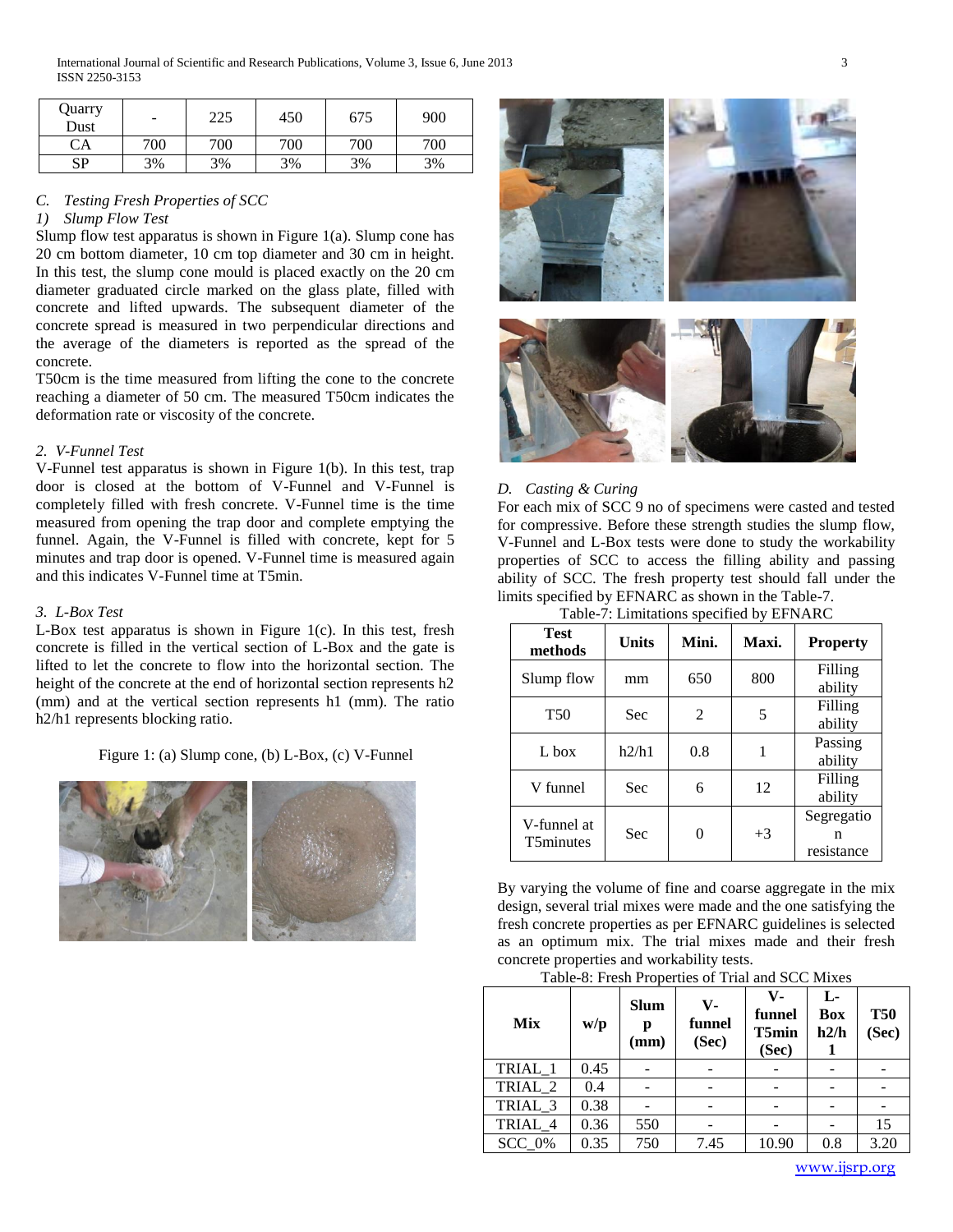| <b>SCC 25%</b>         | 0.35 | 725 | 8.35                 | 11.30                | 0.8 | 3.20 |
|------------------------|------|-----|----------------------|----------------------|-----|------|
| <b>SCC 50%</b>         | 0.35 | 720 | 9.38                 | 12.5                 | 0.8 | 3.55 |
| SCC 75%                | 0.35 | 500 | <b>NOT SATISFIED</b> |                      |     |      |
| <b>SCC</b> 100<br>$\%$ | 0.35 | 450 |                      | <b>NOT SATISFIED</b> |     |      |

I. Mechanical Properties

Compressive strength test and split tensile strength test are conducted on hardened concrete at 3, 7 and 28 days and results are tabulated in Table -9 & 10.Both the tests are shown in the Figure-2 and Figure-3 below:



Fig-2 Split tensile strength test



Fig-3 Compressive strength test

| Table-9: Compressive Strength of Cube (MPa) |        |        |        |  |  |
|---------------------------------------------|--------|--------|--------|--|--|
| Mix                                         | 3 days | 7 days | 28days |  |  |
| SCC 0%                                      | 13.8   | 20.4   | 32.35  |  |  |
| <b>SCC 25%</b>                              | 14.6   | 21.1   | 34.62  |  |  |
| <b>SCC 50%</b>                              | 12.2   | 19.8   | 30.27  |  |  |
| <b>SCC 75%</b>                              | 10.3   | 15.10  | 27.65  |  |  |
| <b>SCC</b> 100%                             | 9.6    | 13.25  | 25.08  |  |  |

| Table-10: Split Tensile Strength of Cylinder (MPa) |        |        |        |  |  |
|----------------------------------------------------|--------|--------|--------|--|--|
| Mix                                                | 3 days | 7 days | 28days |  |  |
| $SCC_0\%$                                          | 1.08   | 1.31   | 2.25   |  |  |
| <b>SCC 25%</b>                                     | 1.15   | 1.47   | 2.36   |  |  |
| <b>SCC 50%</b>                                     | 1.04   | 1.36   | 22     |  |  |

| <b>SCC 75%</b>  |     | .28 | 2.06 |
|-----------------|-----|-----|------|
| <b>SCC</b> 100% | .00 | .08 |      |

# II. RESULTS AND DISCUSSION

Table-9&10 shows the mechanical strength obtained for different mixes. The SCC\_25% series has shown the best performance at 3 days, 7 days and 28 days.

- While replacing fine aggregate to quarry dust the strength values are decreases gradually after 25% of replacement of quarry dust.
- In the case of replacement of 100% of quarry dust there will highly decrease in the compressive strength and tensile values of both cube and cylinder specimens.

Figure-4 and Figure -5 shows the graphical representation of the compressive strength of cube and split tensile strength of cylinder respectively.